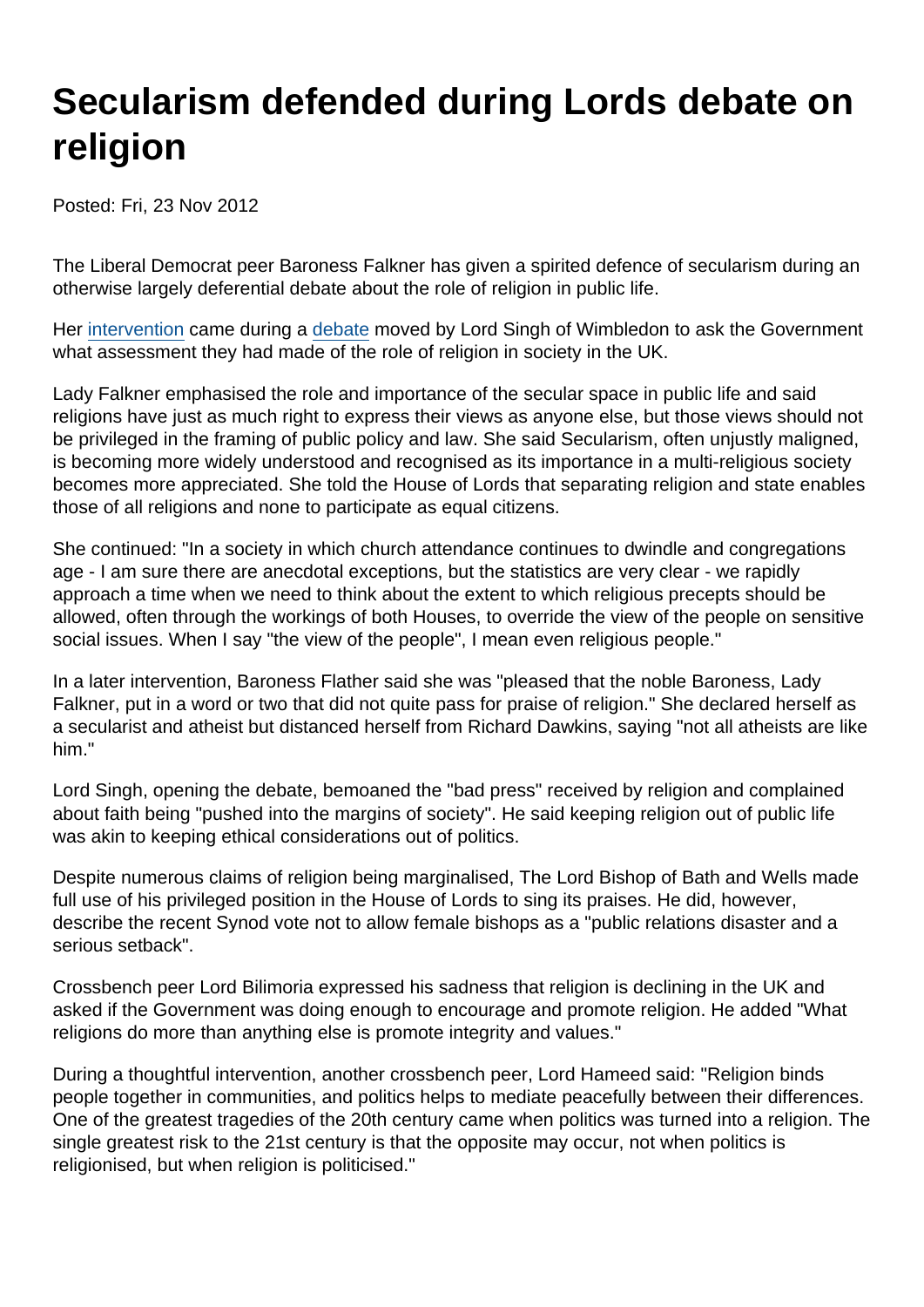Conservative Peer and former Secretary of State for Education, Lord Patten, told peers it was important to recognise that Governments can benefit from the spiritual guidance and advice of religious groups, but warned "religion should not be a matter for Parliament, despite the presence of the "reverend Prelates and most reverend Primates in your Lordships' House."

The crossbench peer Lord Curry of Kirkharle then expressed deep concern about "the increasing dominance of secularism". He suggested that as a consequence, many Christians found themselves not only marginalised but in some cases victimised. He said he was sure that this applies to other faiths, too. He added, "Doing God and doing good is what millions of people in Britain want the freedom to do today."

Conservative peer Baroness Berridge used her speech to commend the Charity Commission's recent decision to refuse charitable status to the Exclusive Brethren and dismissed [concerns](https://www.secularism.org.uk/news/2012/11/charity-commission-is-anti-religious-claims-tory-mp) that the charitable status of other religions was at risk.

She explained that she has family in the Brethren herself, so knows how they work: "They hold to the doctrine of separation, so exclusives cannot live in semi-detached houses, as they share a party wall with non-Brethren.

"They cannot eat with non-Brethren, cannot have friends with non-Brethren; they have no TV, radio, cafes, restaurants, etc. They can attend only Brethren schools and they now work only for Brethren businesses. Attending university is banned."

"Groups about whom there is credible evidence that they harm health, split families and send no one to university can exist in a liberal society, but whether they should be charities is very much open to doubt," she added.

"The religion and public benefit guidance needs to be clarified, but we also need clarity on the outer limits of what is acceptable behaviour for all religious groups."

1,175 religious organisations successfully applied to the Commission for charity status in the past year. Just one – the Brethren – was turned down for public benefit reasons.

Winding up the debate, the Minister for Faith and Communities, Baroness Warsi, again stressed the "vital role" religion plays in British society. To underline the importance attached to religion by the Government she then went on to point out the vast amounts of money they are spending on various interfaith projects.

Lady Warsi said the Government was committed to maintaining the status of religious education as a compulsory subject that all pupils must study, and to the provision of collective worship in schools. She also repeated Communities Secretary Eric Pickles' assertion, and with equally careful wording but also with no basis, that council prayers at the start of Council meetings are now legal.

She concluded:

"When I first set the tone for this Government's faith agenda in 2010, declaring that we would "do God", many warned that this was something that a government Minister should not say. Two years on, I am heartened to see that so many Ministers have got behind this agenda, and our actions demonstrate the importance that we attach to the role of religion in British society."

[Read the debate in full at Hansard](http://www.publications.parliament.uk/pa/ld201213/ldhansrd/text/121122-0003.htm#12112245000890)

- [Share on What's App](whatsapp://send?text=http://www.secularism.org.uk/news/2012/11/secularism-defended-during-lords-debate-on-religion?format=pdf)
- [Share on Facebook](https://www.facebook.com/sharer/sharer.php?u=http://www.secularism.org.uk/news/2012/11/secularism-defended-during-lords-debate-on-religion?format=pdf&t=Secularism+defended+during+Lords+debate+on+religion)